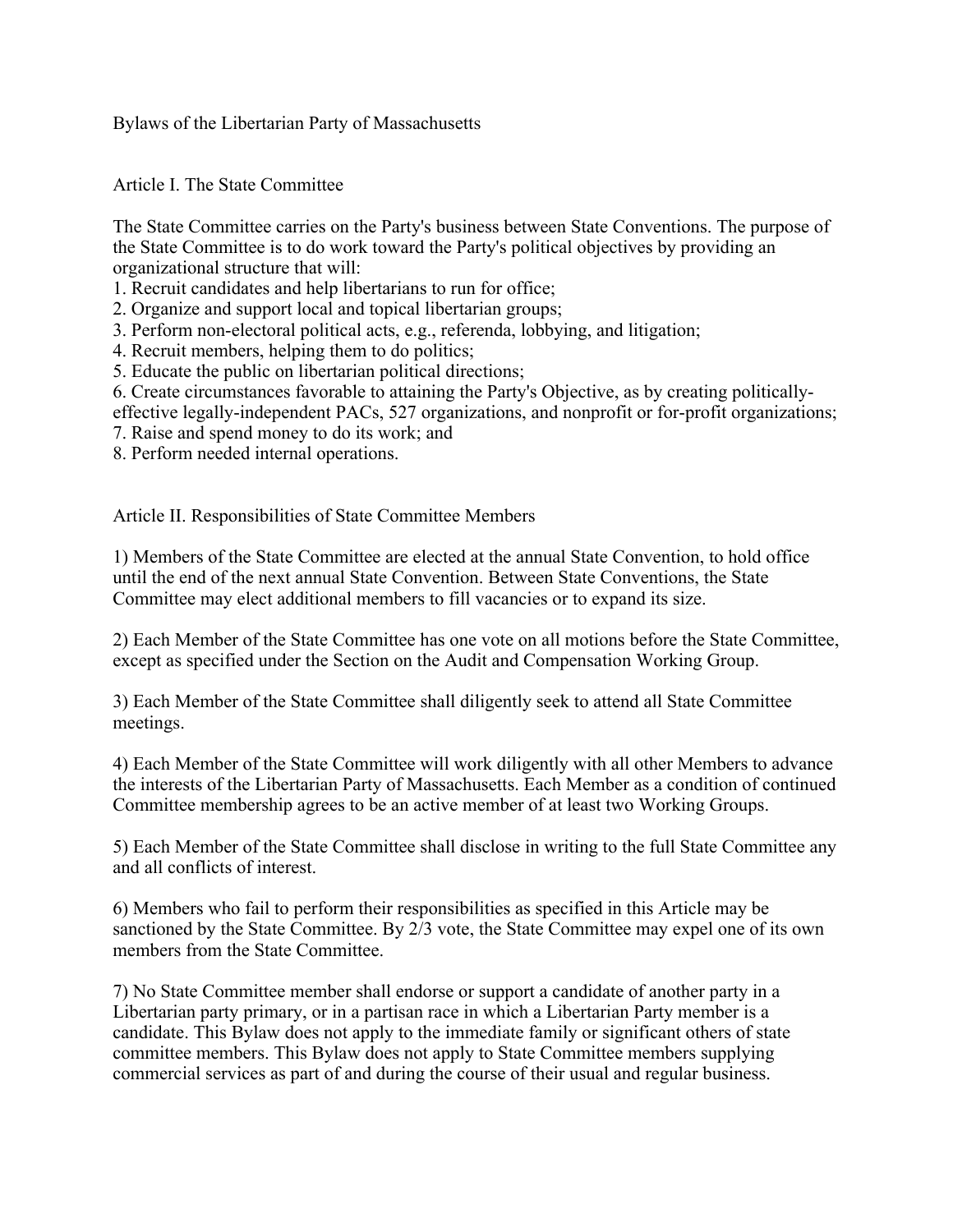Article III. Restrictions on the State Committee

1. State Committee funds may only be spent after authorization by the State Committee. Authorizations are by majority vote of the Committee. The State Committee uses the calendar year as its fiscal year.

2. Obligations. To make a contract that persists more than three months beyond the next Regular State Convention, the State Committee must sequester enough money from its current Treasury to pay the full cost of the contract. The State Committee may not vote to sequester in total more than 15% of the State Committee's funds to pay contracts. While, as a result of changes in fund balances, more than 15% of the State Committee's funds are sequestered, the sequestered funds remain sequestered, but no additional funds may be sequestered. If money has been raised to pay for a project, and is sequestered to pay for that project, that money when sequestered does not count against the 15% limit.

3. Rules of Order. All State Committee Meetings are run under Roberts' Rules of Order unless specifically otherwise provided.

4. Neutrality. State Committee funds and employees may not be used to support candidates for election to the State Committee.

5. Employment. State Committee Members may not be paid for their work for the State Committee. They may be reimbursed for reasonable expenses if the State Committee approves funds for the purpose. Firms owned by State Committee Members may do business with the State Committee, but the State Committee or its designees shall demonstrate to the Membership that the State Committee is paying no more than normal commercial rates.

6. Suspension. The State Committee may not vote to suspend the By-Laws.

Article IV. State Committee Officers

A. Officers Defined

The Officers of the State Committee are the Chair, Political Facilitator, Operations Facilitator, Treasurer, Recording Secretary, Membership Secretary, Editor, and Webmaster. The Officers of the State Committee are elected by majority vote of the voting members of the State Committee. The State Committee may remove an Officer from office by a simple majority vote.

Only Voting Members of the State Committee may serve as Chair, Political Facilitator, Operations Facilitator, or Treasurer. All other Offices may be held by any member of the State Party. Officers who are not Voting Members of the State Committee may speak in State Committee debates involving their areas of responsibility on the same basis as Voting members.

No person may concurrently serve as more than one of Political Facilitator, Operations Facilitator, or Treasurer. The Chair may not serve as Treasurer.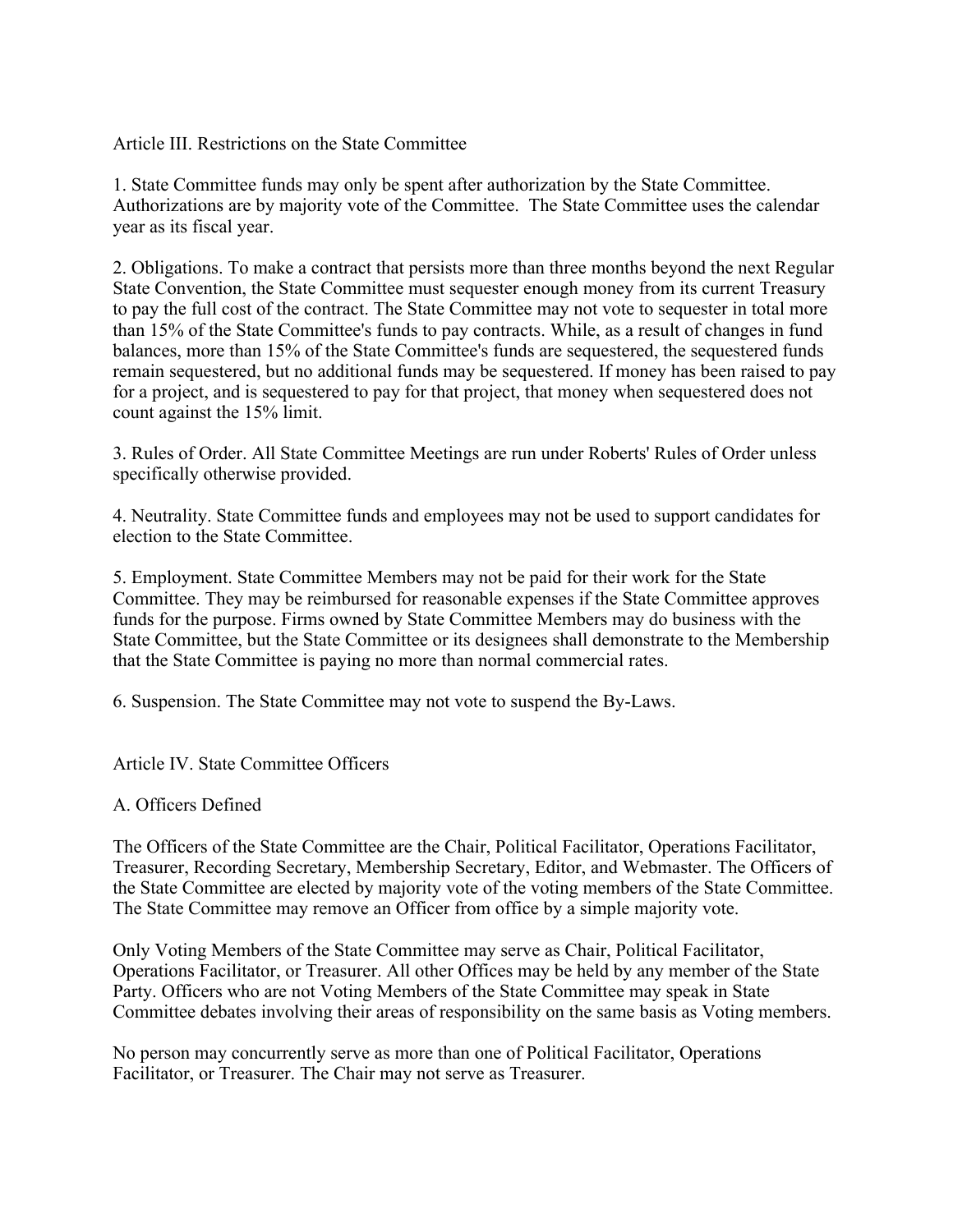## B. Duties of Officers

1. The Chair:

a) presides at all State Committee meetings at which he is present, unless he recuses himself.

b) proposes the agenda for all State Committee meetings.

c) is the honorary spokesman for the State Party.

d) assists and inspires LPMA Members and Chapters to work to achieve our political goals.

e) is primary signatory on State Party bank accounts.

f) The term of office of the State Chair ends on December 29 of the year prior to a year in which a Presidential Primary or election is held.

2) The Political Facilitator:

a) oversees and supports candidate recruitment, candidate support, public education, membership outreach, and other political activities.

b) reports monthly to the State Committee.

c) presides at State Committee meetings if the Chair is absent.

d) performs the duties of Chair if the post is vacant.

3) The Operations Facilitator:

a) conducts fundraising.

b) oversees and supports the non-political activities of the State Committee.

c) reports monthly to the State Committee.

4) The Treasurer:

a) maintains the Party's financial records.

b) manages the party's financial accounts and donation systems.

c) files Federal, State and other financial reports as required by Federal or State law or regulation.

d) is a co-signatory on State Party bank accounts.

e) provides a financial report monthly to the State Committee.

f) serves as comptroller, ensuring that funds are received, spent, and reported in compliance with Law and Party By-Laws and State Committee actions.

5) The Recording Secretary:

a) takes minutes of all State Committee meetings.

b) circulates State Committee minutes to the Membership via the State Party Newsletter, web pages, and other means generally accessible to members.

c) maintains the electronic archival record of state committee minutes in a form and location generally accessible to members.

6) The Membership Secretary:

a) maintains the membership and mailing list records of the party. Records include but are not limited to records of current and past members, people who contacted LPMA, donors, and volunteers, including names, addresses, other contact information, and volunteer tasks. b) notifies members that their memberships have or will expire.

c) supplies membership and other information, for the good of the party, consistent with State Committee policy.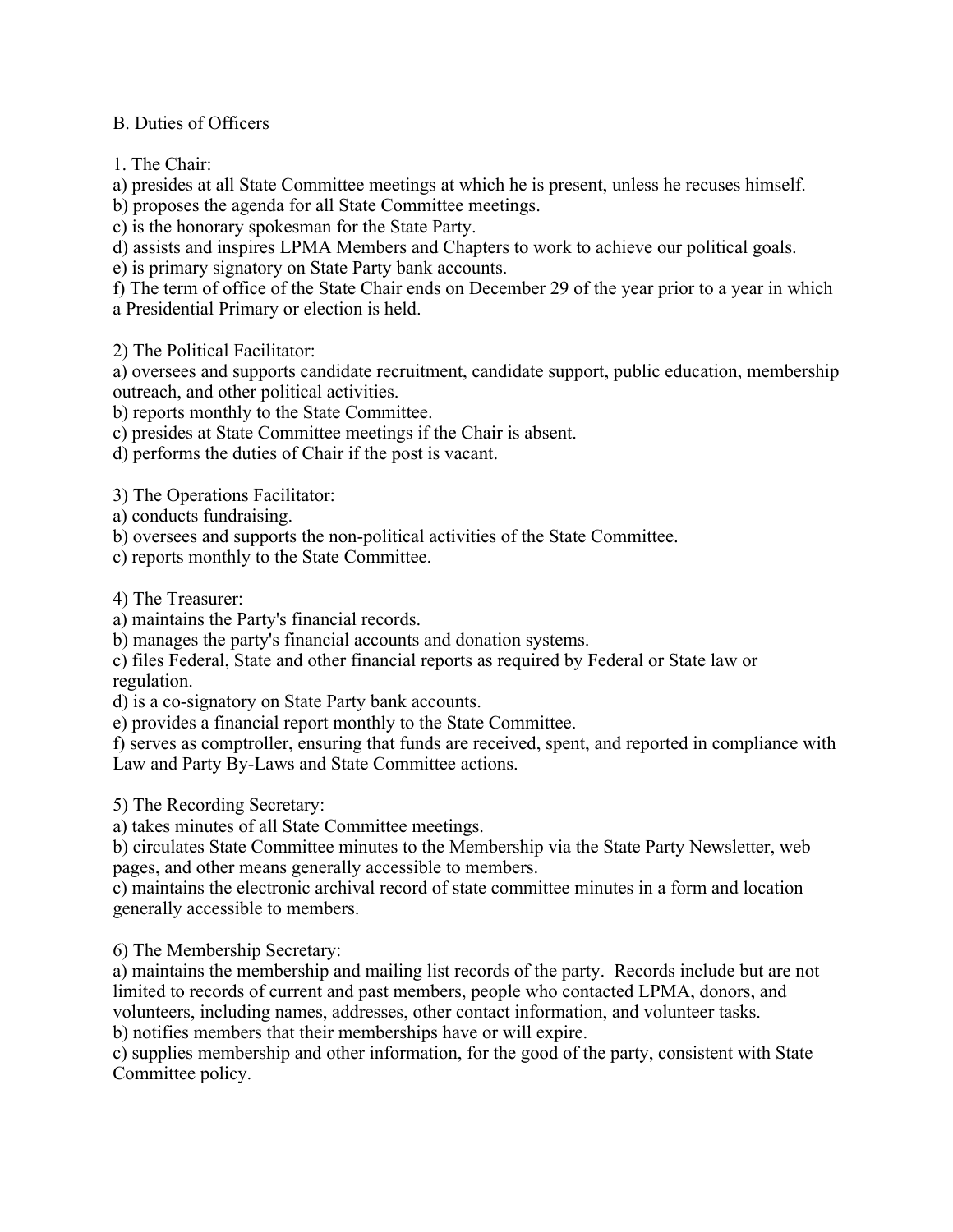d) reports monthly to the State Committee on new memberships, membership renewals, expirations, and current membership numbers.

7) Editor. The Editor may recruit assistants. The State Committee may direct that certain content be carried or not be carried in the Newsletter. The Editor is responsible for publishing the monthly LPMA newsletter, including print or electronic editions.

8 ) The Webmaster:

a) maintains the party web site and other electronic sites.

b) ensures that party electronic sites are appropriately owned or registered by the state party, and that multiple officers have an archival record of electronic site passwords and other needful ownership data.

c) reports monthly to the State Committee.

C. Officer Committees

Each officer may form a committee of party members and other volunteers to help perform his duties, but the officer remains entirely responsible for seeing that those duties are performed.

D. Spending

1) No officer may spend or commit the spending of Party funds unless those funds have first been appropriated by the State Committee. The State Committee may appropriate contingency funds for an officer or officers, to be spent as the officer or officers specify, subject to State Committee rules on documentation of expenditures. The State Committee may authorize the payment of regularly recurring bills without separate appropriations.

2) The State Committee will at all times have a Standing Rule specifying which officers must sign checks or make withdrawals from party accounts. For transactions involving more than one thousand dollars, the Standing Rule must specify that two or more officers must co-sign each transaction. The Treasurer may not serve as the sole signatory on checks or withdrawals, unless no other current officer is a signatory.

Article V. Working Groups

Section A. Purpose and Structure

1. Working Groups. Working Groups exist to do work for the Libertarian Party of Massachusetts.

2. Permanent Working Groups.

a) The State Committee will identify State Committee members to belong to each working group. Other libertarians who volunteer and contribute in a positive way are welcome to join working groups.

b) Recognizing the current small size of the LPMA, working groups may well contain only a single member.

3. Officers.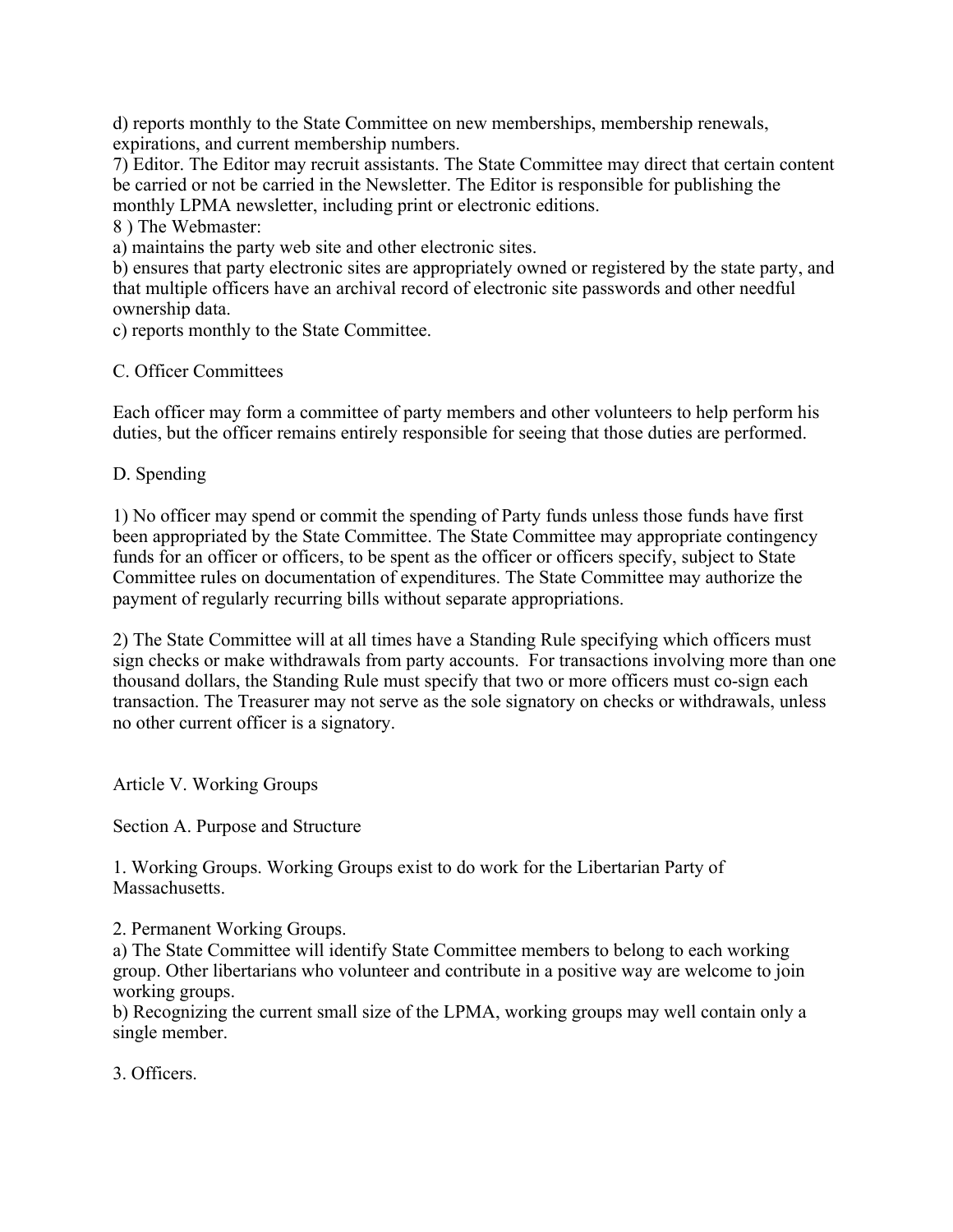a) Each Working Group has a Facilitator. The Facilitator seeks to ensure that her or his Working Group performs its duties.

b) Facilitators chair meetings of their Working Groups. Facilitators report monthly on Working Group activities to the State Committee, and as appropriate to the Web Support and Newsletter Working Groups and to LPMA members.

c) Facilitators have no executive decision-making authority independent from their working group.

d) Except as otherwise specified, each Working Group chooses its own facilitator.

4. Working Groups are expected to perform many activities without staging formal meetings under parliamentary procedure.

5. The State Committee may by majority vote remove a person as a member or Facilitator of a Working Group.

Section B. Permanent Working Groups

1. There shall be permanent working groups for Local Organization, Elections, Political Action, Newsletter, Web Support, Outreach, Membership, Fundraising, Convention, Budget and Finance, and Audit and Compensation.

2. Local Organization.

a) The Local Organization Working Group helps local and topical libertarian organizations. It encourages libertarians to act as local organizers, helps them to organize local and topical groups, and supplies them with information on potential group members. It supports, assists, and publicizes local and topical groups and advises them on possible activities. It develops resources to benefit local and topical groups.

b) The Membership Secretary works with the Local Organization Working Group to develop policies and procedures to provide appropriate local and topical groups with appropriate access to State Party database information needed to promote their groups.

c) The Political Facilitator is an ex-officio member.

3. Elections.

a) The Elections Working Group helps libertarians win elections. It recruits and trains candidates and volunteers, supports ballot access drives, assists candidates with publications, fundraising, and Get Out The Vote efforts, and collects and distributes useful information to candidates. b) It works to maintain the honesty of the election process.

c) The Political Facilitator is an ex-officio member.

4. Political Action.

a) The Political Action Working Group supports substantive political activities, other than electioneering for elective office. It assists with Referenda and Public Policy Questions, and aids OPH booths, rallies, demonstrations, protests, letter writing campaigns, litigation, and peaceful petitions for redress of grievances.

b) The Political Facilitator is an ex-officio member.

5. Newsletter.

a) The Newsletter Working Group helps the Editor edit and publish the Newsletter.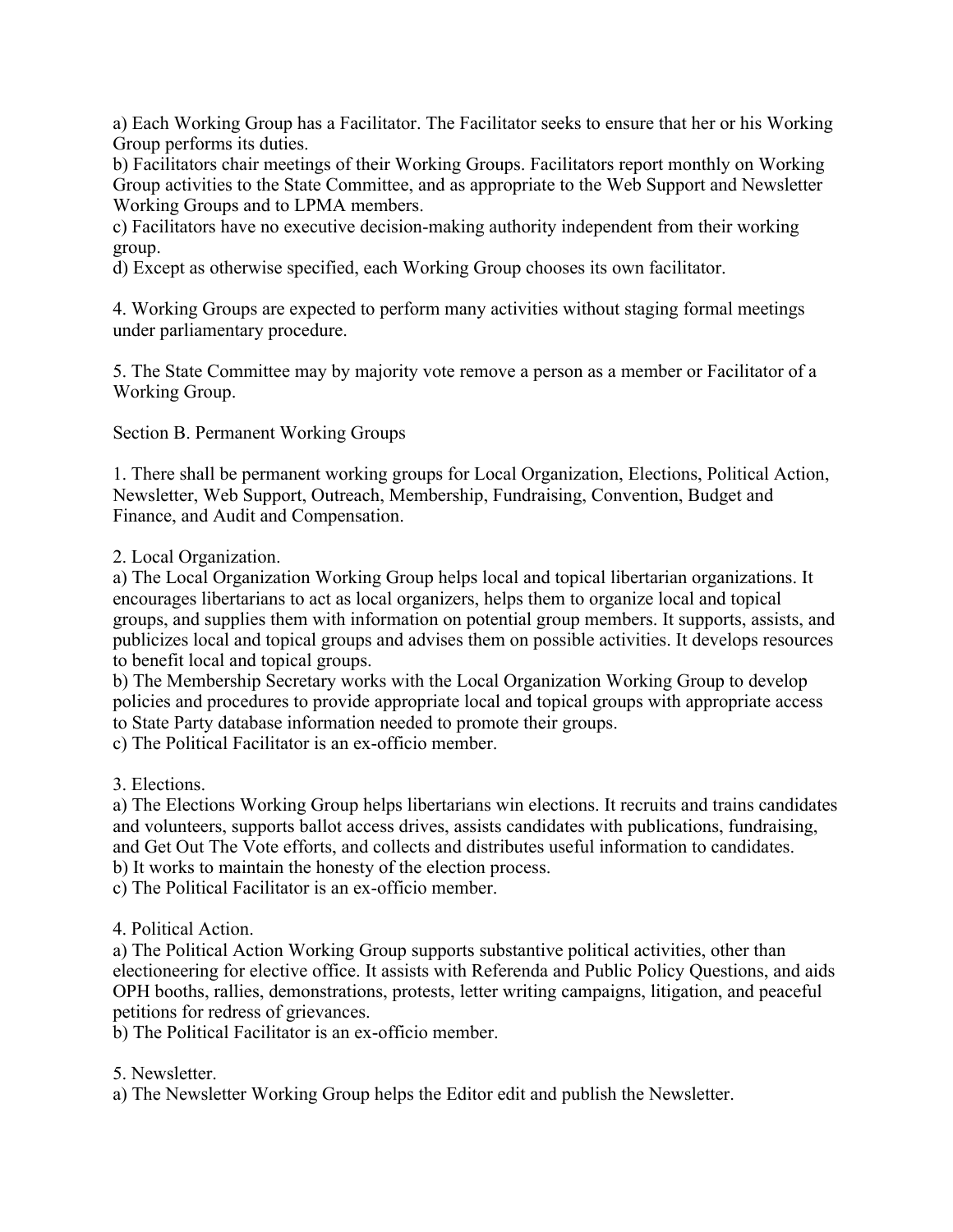b) The Editor is the facilitator ex-officio.

6. Web Support.

a) The Web Support Working Group operates or supports Liberty for Massachusetts Web and Wiki Pages, if any.

b) It seeks to operate State Committee email lists, including a periodical announcements list, a moderated Activists list, and an unmoderated General list.

c) Moderation of the Activist list, or other online activities shall not be used to forward the internal political agenda of the moderator(s). Whenever a message other than obvious commercial spam is rejected for the Activist List, the rejected message and the reason for the rejection shall be sent to the message's author and to the State Committee.

d) The State Committee may adopt a standing rule specifying an alternate mechanism to achieve the objectives of part c.

e) The Webmaster is the facilitator ex-officio.

## 7. Outreach.

a) The Outreach Working Group strives to inform the public about the libertarian direction. It develops and supports publicity and advertising drives, prepares press releases, responds to press inquiries, assists members with letter-writing drives, and produces and distributes outreach material.

b) The Outreach Working Group includes as ex officio members the Political Facilitator, the Editor, and the Webmaster.

## 8. Membership.

a) The Membership Working Group recruits and retains LPMA Members. It contacts new members to welcome them. It contacts inquirers and invites them to join. It encourages social events, public lectures, and other activities for prospective and current Members. It contacts persons who have ceased to be Members to determine why they left and to invite them to renew. b) The Membership Working Group includes as ex officio members the Membership Secretary and the Political Facilitator.

#### 9. Fund Raising.

a) The Fund Raising Working Group raises money for the State Committee and its Working Groups, PACs, and 527 and other organizations. It cultivates individual donors, and conducts periodic large scale fund raising campaigns. It is scrupulous in promising donors how their money will be spent, and prompt and accurate in reporting to them and to the membership on how their money was actually spent.

b) The Fund Raising Working Group has as ex officio members the Political Facilitator, Operations Facilitator, and Treasurer.

# 10. Convention.

a) The Convention Working Group organizes and conducts the LPMA's Annual State Convention.

b) The Convention Working Group has as an ex officio member he Operations Facilitator.

#### 11. Budget and Finance

a) The Budget and Finance Working Group monitors the Parties funds and proposes an annual budget.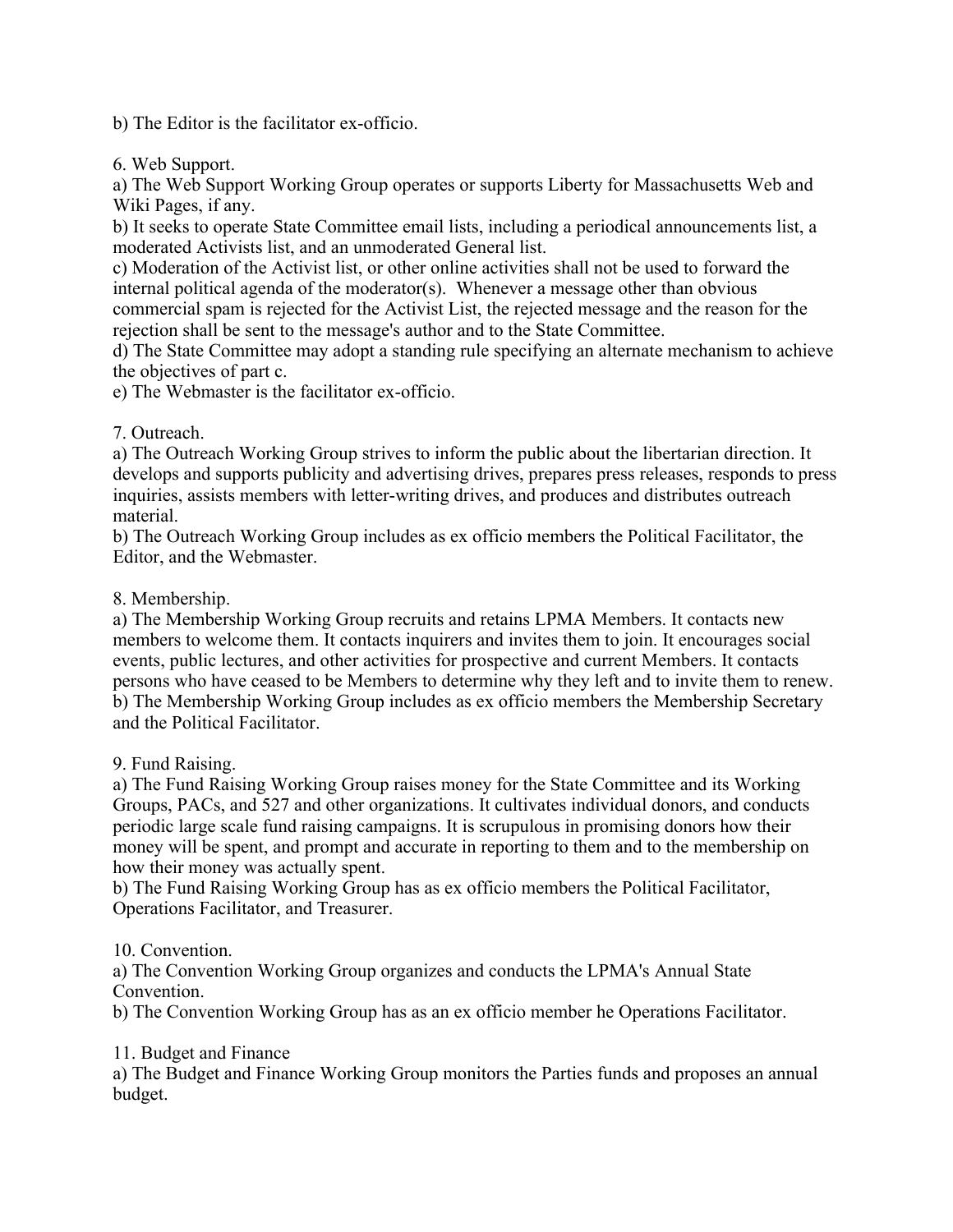b) If the State Committee experiences unanticipated income or needs of spending, the Budget and Finance Working Group proposes appropriate budget adustments. c) The Budget and Finance Working Group has as ex officio members the Treasurer and Operations Facilitator.

11. Audit and Compensation.

a. The Audit and Compensation Working Group annually and in addition on request of the State Committee reviews the State Committee's financial records, and the financial records of the Working Groups, to ensure that they are complete, accurate, and properly reported to the Membership.

b) It determines if moneys have been received and spent in accord with LPMA By-Laws, State Committee actions, legal requirements, and fundamental ethical standards.

c) It reports to the Membership and to the State Committee on irregularities, deficiencies, and deviations, and their causes, and recommends corrective measures.

d) The Audit and Compensation Working Group is elected by and from the State Committee members who are not signatories to any State Committee bank or other financial accounts.

e) The Treasurer reports to the Audit and Compensation Working Group, but may not be a member of it.

f) If, in the opinion of the Audit and Compensation Working Group, it is appropriate to employ an outside auditing entity, they shall propose this to the State Committee, which shall vote on the proposal. In such a vote, the Treasurer and all signatories to any State Committee bank or other financial accounts are ineligible to vote.

Section C. Ad Hoc Working Groups

The State Committee may form ad hoc working groups to perform tasks of limited, fixed duration.

Article VI: State Convention

1. The State Committee shall hold a state convention in October of each year. The State Committee is responsible for scheduling, organizing, and publicizing the convention. It may delegate tasks to such persons as it chooses, but remains responsible for the State Convention's conduct.

2. Only persons who are members of the State Party whose dues are current, and who joined the state party at least one month prior to the date of the state convention, are eligible to vote or participate in the business meeting at the state convention. Persons who were dues-paying members of the State Party, or Sustaining Members of the National Party, within the past three years, but whose dues are not current, may renew their membership at the state convention by paying their yearly dues. They may then participate in the business meeting at the State Convention.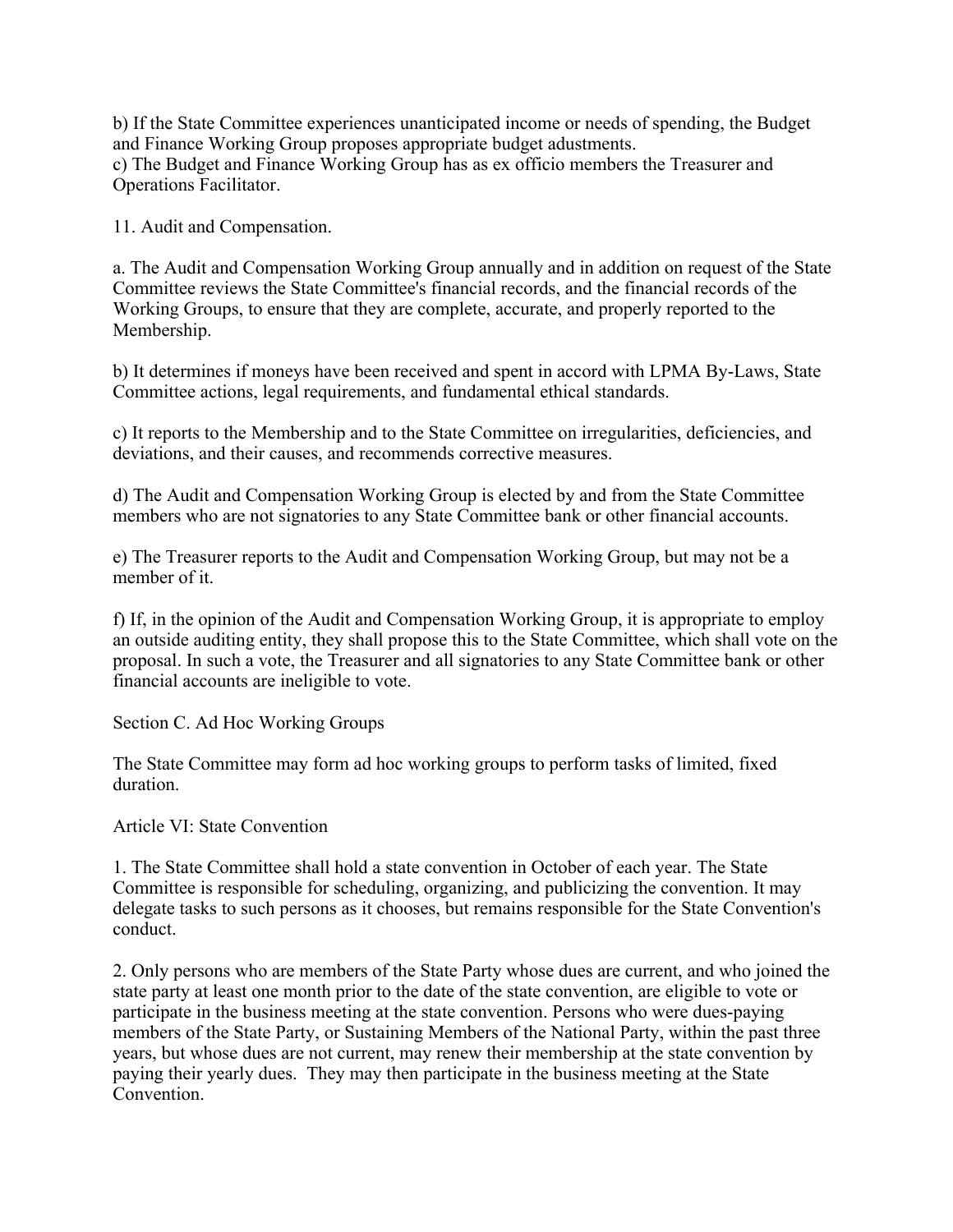3. It shall be out of order to adjourn the State Convention (i) before the new State Committee is elected, (ii) if the national Convention occurs prior to the next State Convention, before at least one delegate to the next National Convention is elected. The State Convention agenda shall include at least fifteen minutes for presentation of Amendments to the Constitution and Bylaws. All amendments must be presented to the Corresponding Secretary, by paper or electronic mail, at least 14 days prior to the day of the State Convention, must be posted by the Secretary in a publicly-accessible LPMA-controlled electronic forum at least seven days before the day of the state convention, and must be seconded from the convention floor, before they may be considered. Amendments to amendments made from the convention floor must be germane.

4. To elect the new State Committee, the chair asks for nominations from the floor. Self nominations are allowed. Seconds are not required for nominations. Each nominee must accept nomination, or must have submitted to the Recording Secretary a written statement stating that their nomination will be accepted, before their nomination is valid. Nominations for persons ineligible to serve are invalid. When no more nominations are forthcoming from the floor, the Chair invites nominees to speak. Each nominee is allowed up to two minutes to speak. If a nominee is absent, he or she may designate a substitute to speak for them for up to two minutes. Persons eligible to vote are then given one hour to cast their votes. The Convention may recess or engage in other business during this time. If a recess is taken, the time counts toward the hour, but the convention must be back in session at least ten minutes prior to the close of voting. A ballot collector or collectors and location must be specified, and must remain supervised through the voting period. Each person present and eligible to vote at the State Convention may cast a ballot listing up to, but not more than, nine nominees.

5. Votes may also be cast for None of the Above (NOTA). However, a ballot for NOTA may only contain the vote for NOTA, and any names listed on the ballot other than NOTA shall not be counted. Votes for persons other than nominees are not valid. No nominee receiving fewer votes than NOTA shall be elected.

6. The nominees who receive the most votes, and more votes than NOTA, are elected as the new State Committee. If no nominees are elected, the Chair shall invite fresh nominations, and a fresh vote shall be taken, repeating until at least one person is elected to the State Committee. If the number of nominees for State Committee is no greater than the number to be elected, when all nominees or their designates have spoken, and prior to balloting, the chair shall ask for a vote Yes or No to elect the candidates as a group. If the Ayes carry, no further balloting is performed.

7. Proxy votes are not allowed at the State Convention. However, a person who is in attendance at the State Convention, and who is eligible to vote, may cast a ballot for state committee at any time prior to the close of voting, even if nominations have not yet been completed.

#### 8. Special State Conventions

(a) The State Committee may by two-thirds vote call a Special State Convention to resolve questions that in its judgement require a decision of the membership. The State Committee shall give thirty days notice to all members eligible to vote at the Special State Convention that there is a Special State Convention, including time and place. To be eligible to vote at a Special State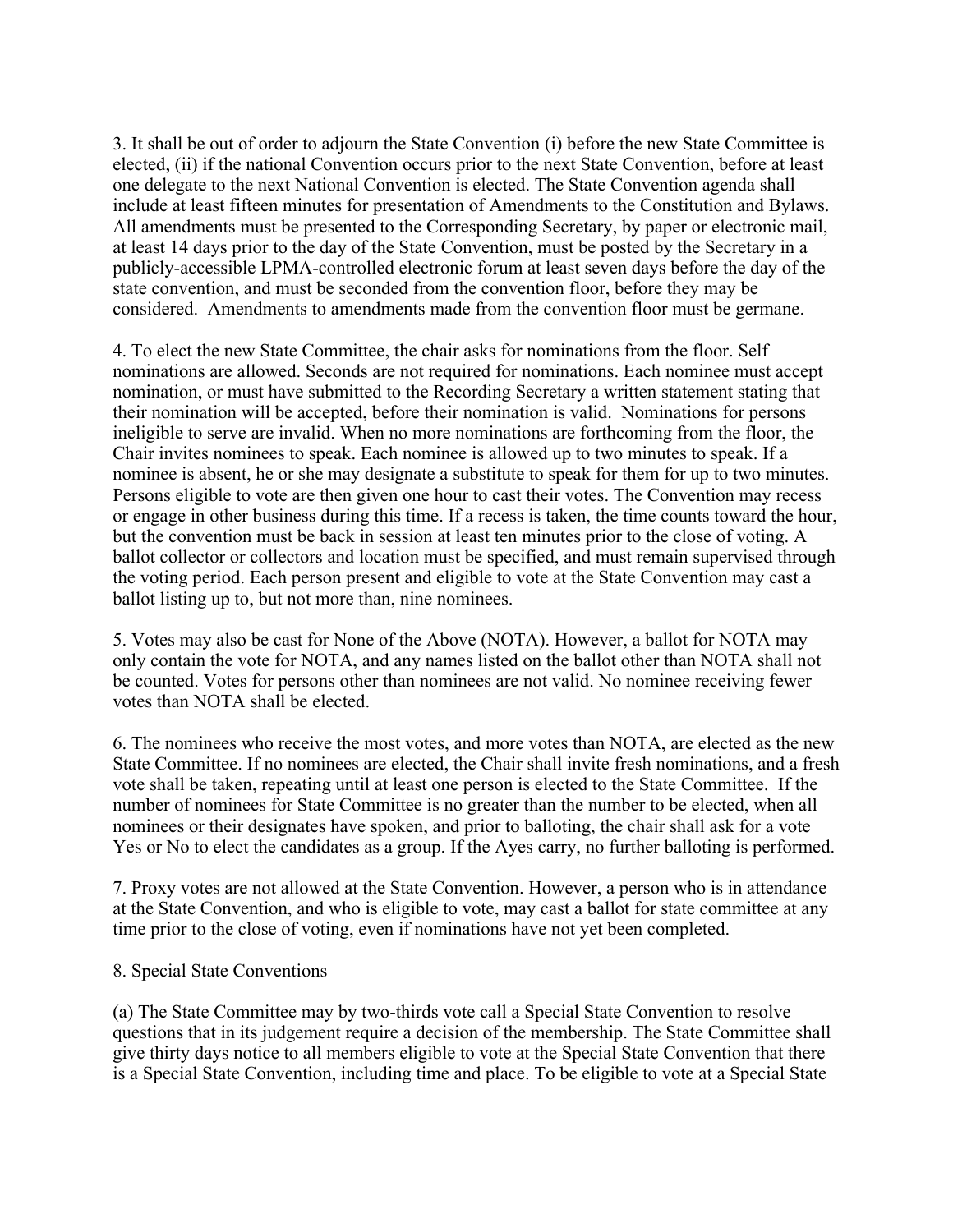Convention, a person must have been a member in good standing of the Libertarian Party of Massachusetts on the date of mailing of the call to the Special State Convention.

(b) The Agenda of the Special State Convention, including necessary Rules of Business, shall be transmitted by the State Committee to all members with the call to the convention. The Agenda may not be amended by the insertion of topics or issues not germane to the issues proposed in the original agenda.

Article VII. Delegates to National Conventions

A. Election at State Convention

Delegates to the Libertarian Party National Convention shall be chosen at the State Convention held immediately prior to the national convention. If elections for State Committee and Convention Delegate happen at the same State Convention, the State Committee is elected first. Persons who will be members of the State Committee at the time of the National Convention are entitled ex officio to be named as delegates or alternates, but must so request prior to the election of delegates and alternates.

#### B. Notification

At least thirty days before a State Convention for election of National Convention delegates is held, the State Committee will notify all State Party Members whose dues are current of the date, location, and time of the State and National Conventions. If the timing of the announcement of the national convention makes this schedule impossible, the State Committee will proceed as rapidly as possible to make this notification.

#### C) Eligibility

1) To be eligible to be elected as a Massachusetts delegate to the National Convention, a person must be:

a) a legal resident of Massachusetts, and

b) a member in good standing of the Massachusetts Party.

2) A person who had been a member in good standing of the LPMA, within the past three years from the date of the State Convention, but whose membership has expired, may restore their active membership by paying dues prior to being elected.

D. Election of Delegates and Alternates at State Convention:

Delegates are nominated from the floor of the convention. Any person eligible to vote at the State Convention may make up to two nominations. Any person eligible to serve may rise and state that they volunteer to serve as a delegate; volunteering counts as a nomination. Nominations do not require seconds.

Before any votes are taken, each nominee may speak to, and be questioned by the delegates. The time allotted to each delegates for statements and questions shall be set be the chair, to be the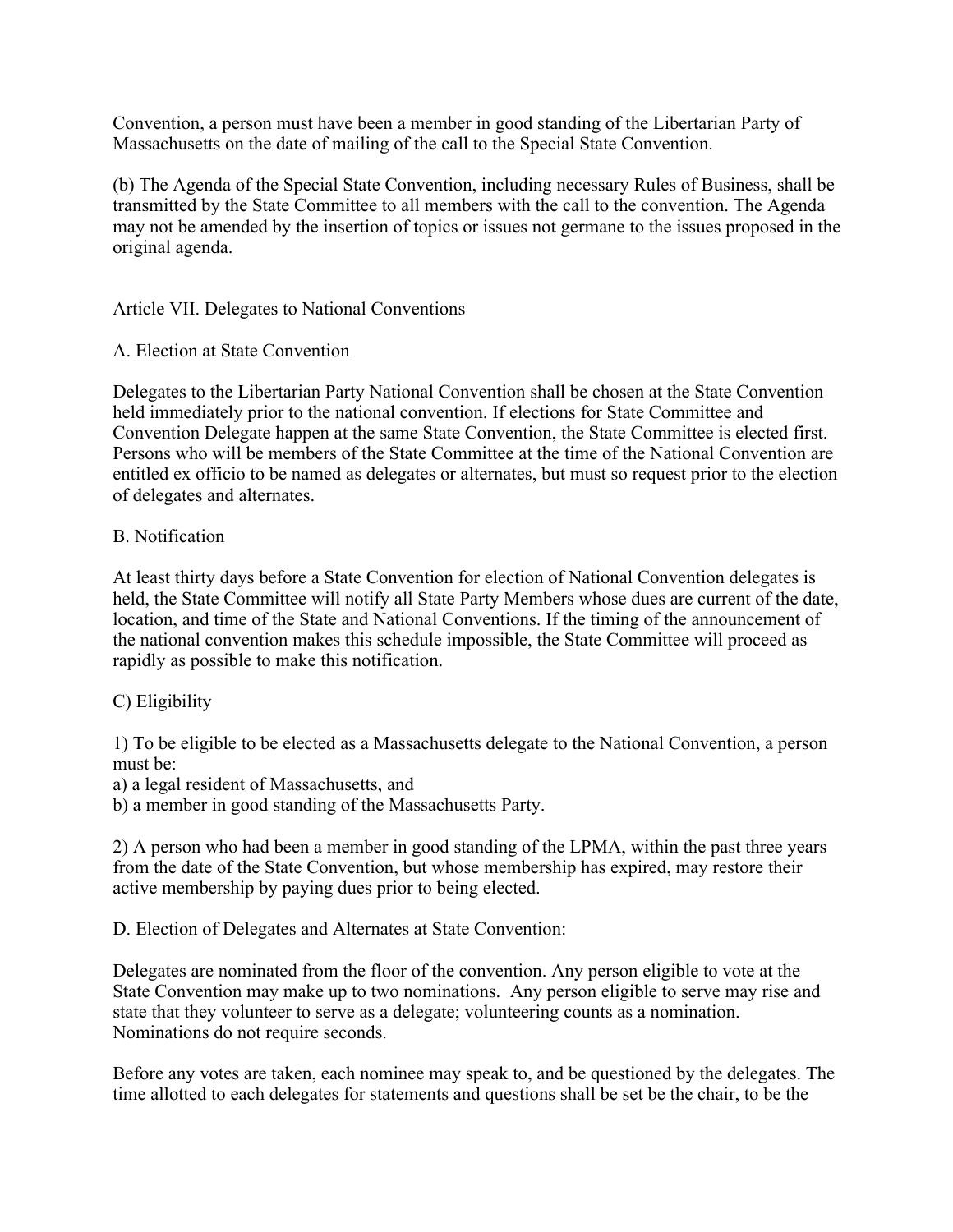same for all delegates and strictly enforced, but not to be less than one minute. After each nominee has spoken, nominations are declared closed. The time between which nominations are closed and ballots are accepted shall be at least two hours.

Election of National Convention delegates is made by approval voting. Each person in attendance at the State Convention and eligible to vote may cast votes for as many persons as Massachusetts is entitled to send delegates. The nominees who receive the most votes, up to the number of delegates that Massachusetts is entitled to send to the National Convention, are elected. Remaining nominees, up to a number equal to the number of delegates that Massachusetts is entitled to send to the National Convention, are elected as alternates.

The persons elected as Delegates or Alternates to the National Convention comprise the State Delegation.

E. Election of Delegates and Alternates Following the State Convention

Between the close of the most recent State Convention and the National Convention, the State Committee may by majority vote elect additional delegates or alternates to the National Convention as needed to complete the delegation. Within one week before the National Convention, the State Delegation may meet at the convention site and by two-thirds vote elect additional delegates or alternates to the National Convention as needed to complete the delegation. In the event that the number of delegates and alternates at the National Convention exceeds the number of delegates to which Massachusetts is entitled, delegates and alternates elected at the state convention shall be seated before delegates and alternates elected by the state committee, with delegates elected by the State Delegation being seated only after all other delegates are seated. To be elected as a Massachusetts Delegate by the State Committee or by the State Delegation, a person must have been eligible to be elected by the State Convention as a delegate.

#### F. Pledging of Delegates

A delegate may promise their vote for or against a candidate, but such promises are not enforceable except by the delegate's conscience.

G. Seating Order of Delegates

1) In the event that more persons are present at the National Convention, wishing to be seated as delegates, than there are available seats, delegates shall be seated in the following order.

a. Current State Committee Members who exercised their right to be named as delegates exofficio at the State Convention.

b. All other persons elected as delegates at the State Convention.

c. All persons elected as alternates at the State Convention.

d. Other State Committee Members.

e. Any person elected as a delegate by the State Committee after the State Convention, but before the National Convention.

f. Any person elected as an alternate by the State Committee after the State Convention, but before the National Convention.

g. Any person elected as a delegate by the State Delegation at the National convention.

h. Any person elected as an alternate by the State Delegation at the National convention.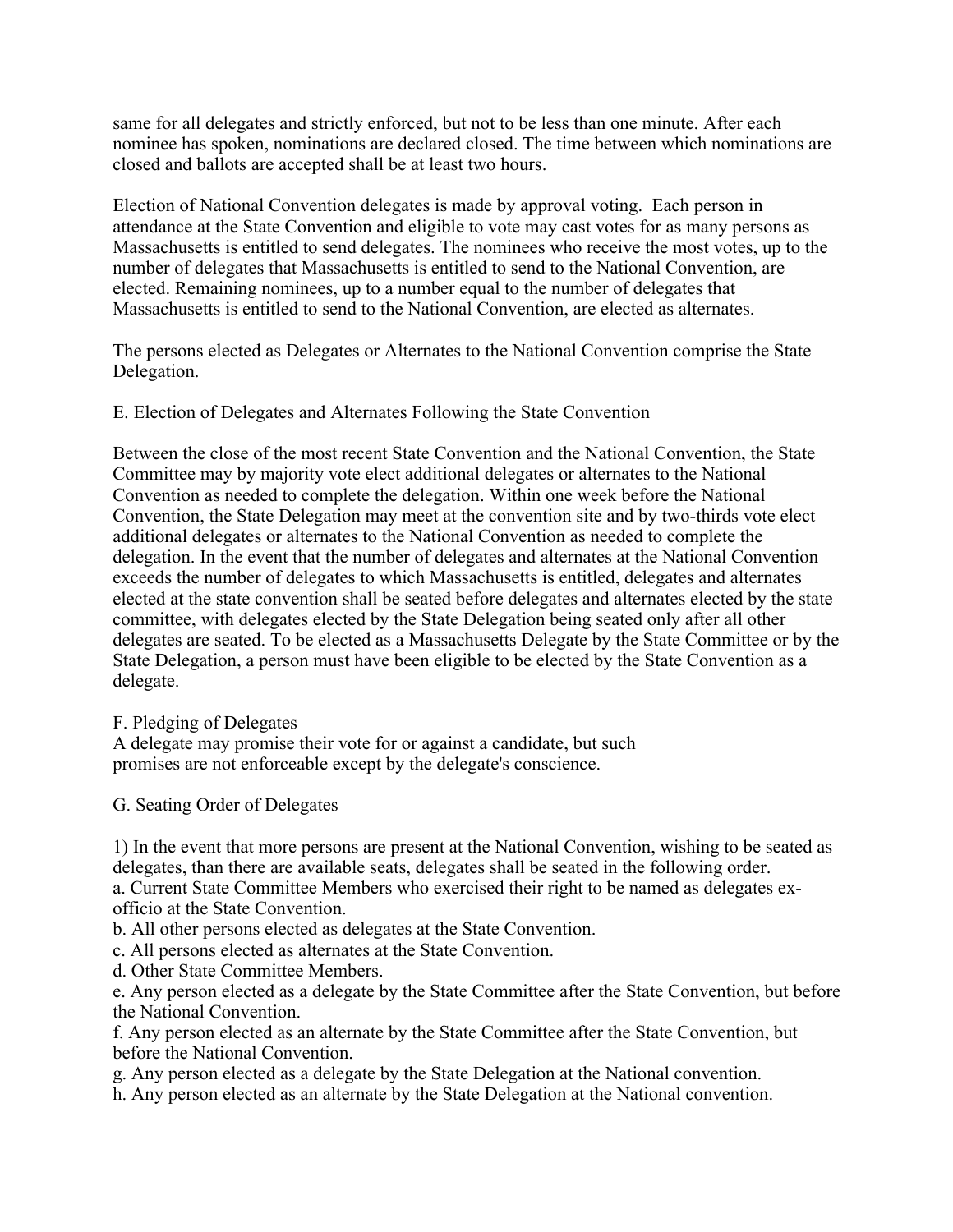2) With each of the above classes of person, the order of seating shall be:

a) State Committee members-in order of total votes received for their own election

b) Persons elected by the convention-in order of total votes received

c) Persons elected by the State Committee or the State Delegation-in chronological order of election.

3) Any conflict in seating remaining, after the above priorities have been applied, shall be resolved by the Chair of the State Delegation or his designee using a draw of playing cards or other agreeable method of random selection.

Article VIII. Suspensions.

The State Committee may for cause by 2/3 secret ballot vote of the entire State Committee expel a person from membership in the Libertarian Party of Massachusetts; an expelled person must receive a 2/3 secret ballot favorable vote from the State Committee to rejoin.

Article IX. Memberships and Subscriptions

1. a. The State Committee may by majority vote set the dues for any category of membership or subscription.

b. To join as a member, a person must be an American citizen or a person lawfully admitted for permanent residence in the United States, must reside in Massachusetts, and must provide the state committee with their valid mailing address in Massachusetts.

c. Persons who reside outside Massachusetts may not be members, but may subscribe to the newsletter.

d. All memberships expire on the last day of a calendar month.

2. The categories of membership, their annual dues, and the services provided to members in that category are defined below. All members, regardless of category, are equally members in the sense of the Party Constitution, Article I.

a. Dues for a Paper Mail member are \$25 per year. A Paper Mail member is sent a printed copy of each issue of the newsletter by US Mail.

b. Dues for an Electronic Mail member are \$15 per year. An Electronic Member is sent a copy of each issue of the newsletter via electronic mail in PDF (Portable Document Format). To qualify for electronic mail membership, the member must supply an email address that is capable of receiving the newsletter.

c. Dues for each Additional Household Members are \$5 per year. An Additional Household Member must at the time of joining live at the same address as a current Paper or Electronic Mail member. Additional Household Members are not sent the newsletter in paper or electronic form.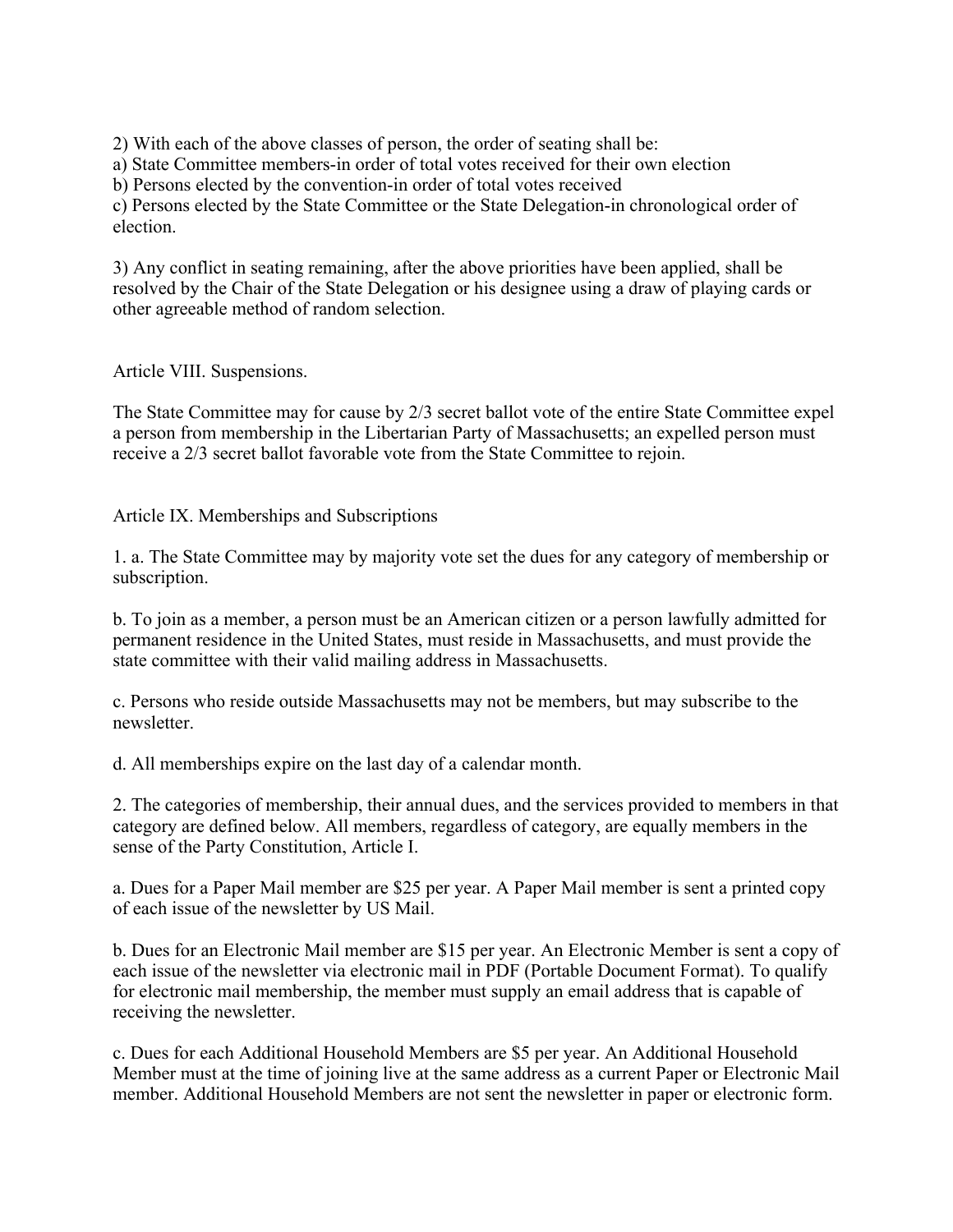The expiration date for the Additional Household Member is the same as it is for the associated Paper or Electronic Mail member.

d. There shall be no category of non-dues-paying membership.

3. The State Party may from time to time send additional notices or items to some or all members. In doing so, it may use any transmission medium appropriate to the notice or item. In cases of exigency, the State Committee may by majority vote authorize alternative delivery methods to deliver the newsletter.

4. All members shall be sent a timely individual notice of each State Convention.

5. Non-member subscriptions to the state newsletter may be purchased for \$25 per year for paper-mailed subscriptions or \$15 per year for electronic subscriptions. Non-member subscribers are not members.

6. Members may at their request be transferred between categories of membership.

a. Paper membership to Electronic membership - The member's Expiration Date shall be extended by 1/2 the number of months remaining in the current membership, rounding down.

b. Electronic membership to Paper membership - The member's Expiration Date shall be reduced by 1/2 the number of months remaining in the current membership, rounding up, but in every case the member will be sent at least one paper issue of the newsletter.

c. Additional Household membership to paper membership: The Member receives a full year membership, but pays only \$20 for the first year's dues.

d. Additional Household membership to electronic membership: The Member receives a full year membership, but pays only \$10 for the first year's dues.

e. Combining individual memberships to Individual plus additional household: (i). If needed, convert each membership to the one type desired (Electronic or Paper mail) as specified above. (ii). Add the remaining lengths of the two memberships together to determine the new expiration date of the combined membership.

7. Members are responsible for informing the Membership Secretary of address changes in a timely way.

8. The State Party interprets the phrase "member of the National Libertarian Party, as defined by the Libertarian National Committee charter and bylaws," to mean that the person has signed the membership pledge of the National Party, in the form extant on the date of adoption of the State Party Constitution.

9. Donation extensions to membership: Each person donating \$100 or more shall be given a one year extension of their membership, with an additional one year extension for every \$100 donated, with the upper limit that a membership shall not extend more than 5 years into the